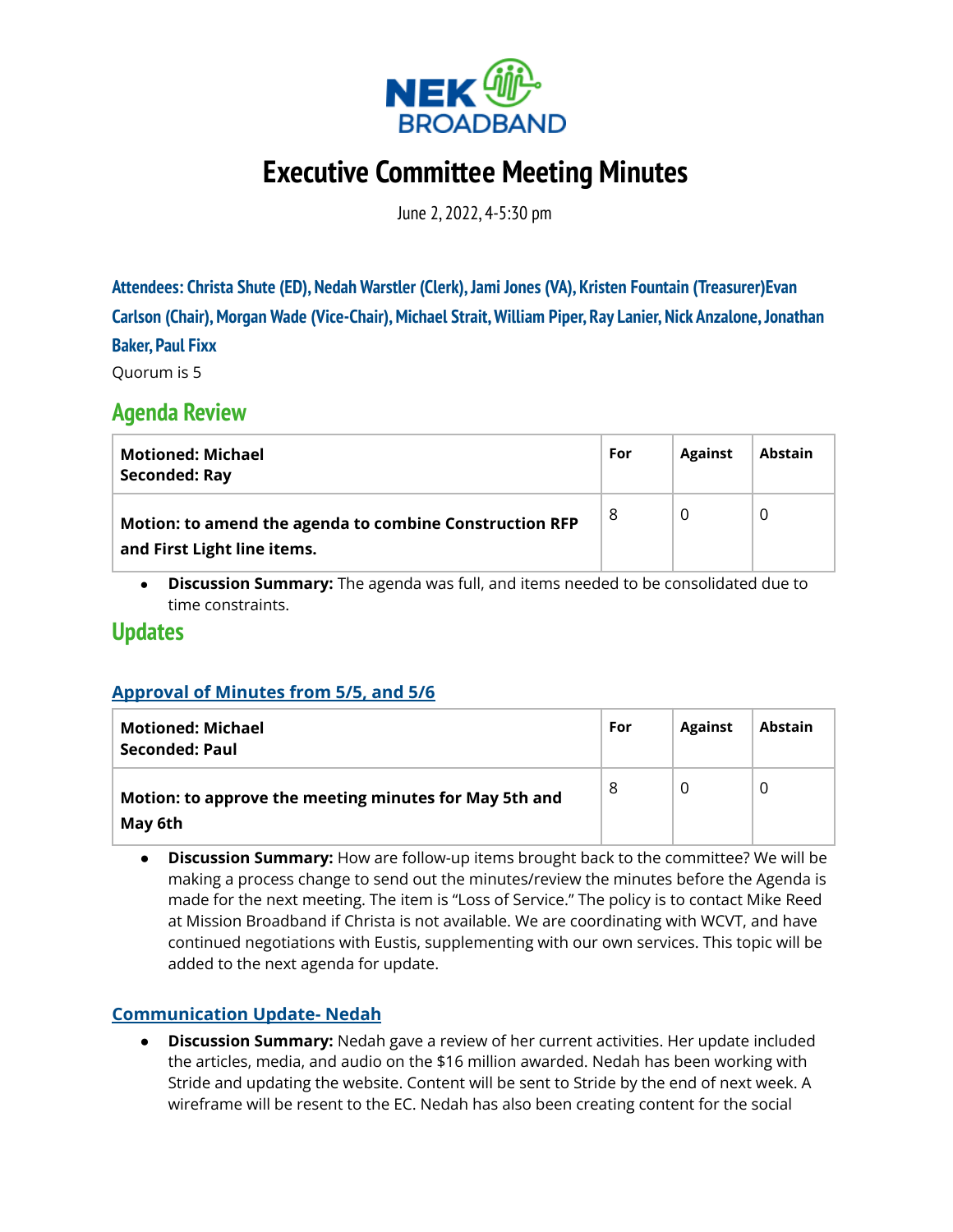media sites and working with Nick on the Crowd Fiber analytics. We look forward to more data for more accurate and consistent growth in engagement.

#### **Christa's Update**

● **Discussion Summary:** 3 more customers are being added tomorrow for a total of 30. More fiber is being delivered Friday.

## **New Business**

#### **ARPA Funds Discussion**

- **● Discussion Summary:** Christa has been actively working with interested towns on the ARPA funds. There have been minor modifications to the contracts since the committee last reviewed. They are now being made a reality. Peacham has approved the contract being reviewed. Groton has approved the substance and the proposal, but are awaiting the confirmation of Peacham's approval. Groton will proceed as planned. A Ryegate proposal and contract is also being made. Walden will be making a decision in June. A proposal is in the works for Hardwick, Holland, Westmore, and Wheelock. Barnet and Waterford decisions are outstanding. Christa proposed that the remaining towns have until the 15th of June to ask for a proposal. The proposals would then be in order for the VCBB Sept deadline.
	- **○** The towns could be given deadlines (signatures from selectboard in by x date) along the entire timeline.
	- The benefit of the proposals has been getting the towns involved.
	- There has been no "formal written offer" to the towns. If we are withdrawing a formal offer, give 30 days. Because we have not given a formal offer, we could withdraw in an informal way. A process should be put in place for communication on the subject so that we do not have to wait for responses until the next board meeting.
	- An update to Governing Board members to indicate- we will continue to work with towns in progress, but will no longer be starting new proposals for towns.
		- Nedah will continue to work on a process for communication to the individual towns

| Motioned: Michael<br><b>Seconded: Morgan</b>         | For | <b>Against</b> | <b>Abstain</b> |
|------------------------------------------------------|-----|----------------|----------------|
| Motion: to approve the Peacham and Groton Contracts. | 8   |                |                |

**● Discussion Summary:** The website does not indicate 100/100, but 50 & 250. It is inconsistent with the contracts. Our pricing does take into consideration the bond market. The contracts have been vetted by our general legal counsel and the committee. 100/100 has been put into the contract as a network capability related to ARPA, rather than the services that we are actually providing. A lot of factors go into the construction dates and times. Christa tried to be conservative with the timelines to manage expectations. Suggestion for a master timeline to outline the contracts' deadlines. Other towns will be approved/unapproved as the proposals are presented.

#### **[Warehouse,](https://drive.google.com/file/d/10wNOWak3lXer-L_wFJRB-1W2W40HvewA/view?usp=sharing) Purchasing, D[eliveries](https://photos.google.com/share/AF1QipOXwbCLoTes0Wx2y4ydcfQWaKgro0RuEUewRd754dqv9jHPMV0jDBDTnW9jPmrIOg?key=bFhOdGktZDJXTGI0a1lsS1BYYzVvY1dFeTcyU3pB)**

**● Discussion Summary:** about 20 fiber reels have been delivered. More fiber will be delivered Friday and Monday. All of the fiber that we will need for this construction season has either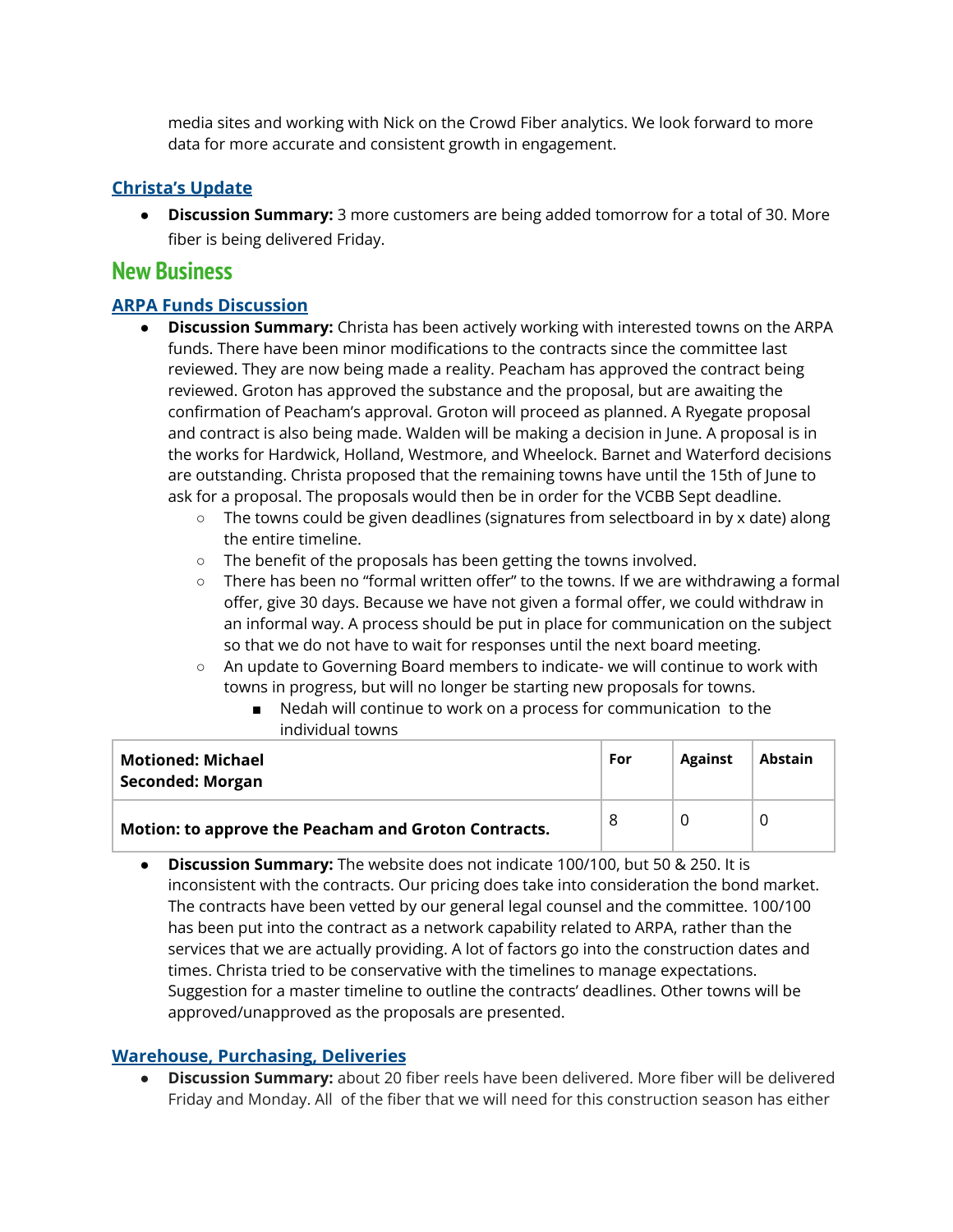shipped or will ship imminently and we are not going to be having fiber constraints. The structural engineer will be reviewing the building to confirm that it will take the potential weight load of fiber, strand, anchors, concrete vaults etc. No problem is anticipated because the second floor was a) built for a paper company and b) build to have trucks driving in and out of the second floor.. The warehouse currently meets fire codes. NEK Broadband is a member of the National Rural Broadband Association which gives us access to Telcom Insurance for telecommunication property and liability as well as all of our general business insurance. NEK Broadband is getting quotes on fencing to secure the fiber that can be moved to other locations in the future.

#### **Hiring Authority and [Bookkeeper](https://docs.google.com/document/d/1I5DUkMr2_lTjoAoSRWrChFpzNZ-eOqryIkYVursfBN8/edit?usp=sharing) Update**

● **Discussion Summary:** We had 8 applicants for the Bookkeeping/Grant Manager position. The options were narrowed down to 1. The candidate was given and passed a bookkeeping exam. Christa is looking into their references. Christa has the authority as Executive Director to hire staff, while keeping the Executive Committee informed of new hires. The Executive Committee will be approving the job positions.

#### **First Light [Contract](https://docs.google.com/document/d/1QXevJgsxovHuPQVBr9onV654DDzfubP8/edit?usp=sharing&ouid=100350304584173846537&rtpof=true&sd=true) & [Construction](https://drive.google.com/drive/folders/1NDORKZkBwWW4a5-nHh_vpFdhRtqoRlOG?usp=sharing) RFP Updates**

| <b>Motioned: Michael</b><br><b>Seconded: Morgan</b>                                                                                                                                                                                              | For | <b>Against</b> | <b>Abstain</b> |
|--------------------------------------------------------------------------------------------------------------------------------------------------------------------------------------------------------------------------------------------------|-----|----------------|----------------|
| <b>Motion: Enter Executive Session with the NEK Broadband</b><br>staff, finding that the discussion of the Construction RFP and<br>the First Light Contract would substantially disadvantage<br>the CUD, were it to be made public at this time. | 8   | 0              | 0              |

| Motioned: Michael<br>Seconded: William    | For | <b>Against</b> | Abstain |
|-------------------------------------------|-----|----------------|---------|
| <b>Motion: to exit Executive Session.</b> | 8   |                |         |

**● Discussion Summary:** No action was taken in Executive Session. The committee left Executive session at 5:12pm.

| <b>Motioned: Michael</b><br><b>Seconded: Morgan</b>                                                                                                                                       | For | <b>Against</b> | Abstain |
|-------------------------------------------------------------------------------------------------------------------------------------------------------------------------------------------|-----|----------------|---------|
| Motion: to enter into contract negotiations with First Light<br>and Eustis Cable with the authority to enter into a contract<br>with the finalist at the Executive Director's discretion. | -8  | 0              | 0       |

**● Discussion Summary:** No public discussion took place.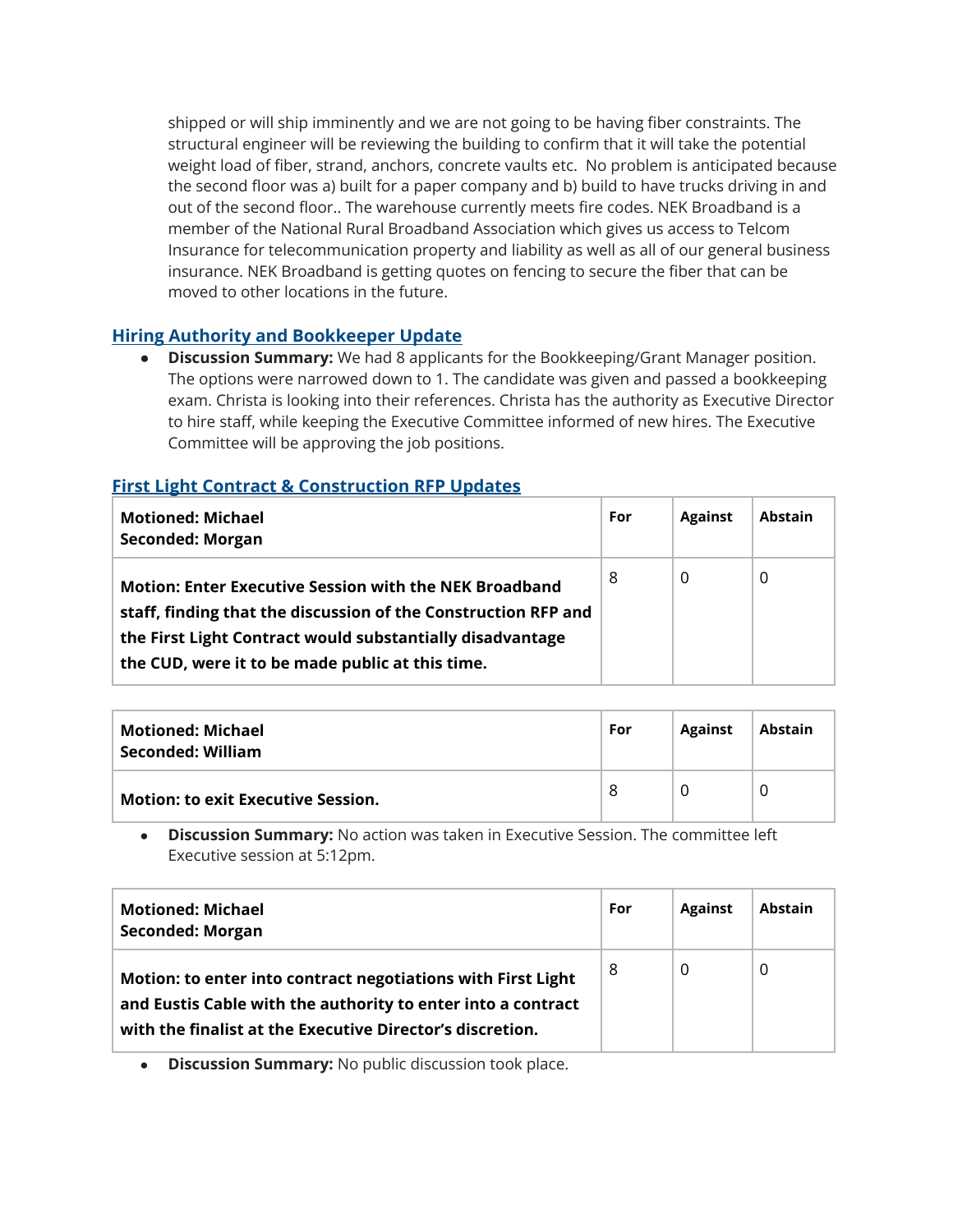#### **Quarterly Meetings**

**● Discussion Summary:** Update on the communication plan for the Governing Board. Nedah will be sending out the EC Agendas to the Governing Board. Communications from Nedah will include the media outlets, newsletters, and will continue to update as the documents are in the works. We will start by providing the Governing Board with information as we consider taking steps to move to a Quarterly Meeting while providing supplemental steps such as newsletters, communications, calls/emails, etc. The deadline for review will be November 2022. Proposed was having meetings where each Board member shares 3 minutes on their town which serves to share information between towns and gives information back to the Executive Committee. This could alternate with a month of town meetings and a typical (fairly top down) Governing Board meeting. There is a need for On Boarding, guidance and instruction for the Governing Board. Town Halls will also continue to be points of contact and communication between the organization and the towns, as well as Christa's office hours. Proposed a formal process to collect and track feedback, reporting it out, and enacting steps to change to address as many concerns as possible.

#### **Governing Board Agenda**

- **● Discussion Summary:**
	- **○** Christa's update proposed including the number of customers or other statistics to show what we have been doing, a broad sketch with a timeline may be included at the board meeting in July. However, in June we can provide a preview of how we are getting there and help people understand there are many moving pieces before we can get more visual data as far as a timeline is concerned.
	- Construction RFP update
	- Workforce Development Update
	- Affordability Update
	- Quarterly Financial Reports from May
	- Breakout: How should we communicate to the different entities in your town?
	- Preview of Upcoming Events/Attractions-
	- St J office Space (pindrop on Google map), intro to the Bookkeeper
	- "Recap"- GB Feedback

William and Jonathan left the meeting at 5:32pm Nick left the meeting at 5:53pm

# **Action Items**

- Operational Process for ED, and Staff and Board Members in ED absence
- Minutes sent prior to Agendas
- Items not addressed: In person EC meeting location/Date/Time, Camp/mobile (underground) services
- Wireframes and comms update to EC (Paul Fixx)- Nedah
- Suggestion for a master timeline to outline the contracts' deadlines- Christa
- Update regarding Town ARPA funding to be provided by Christa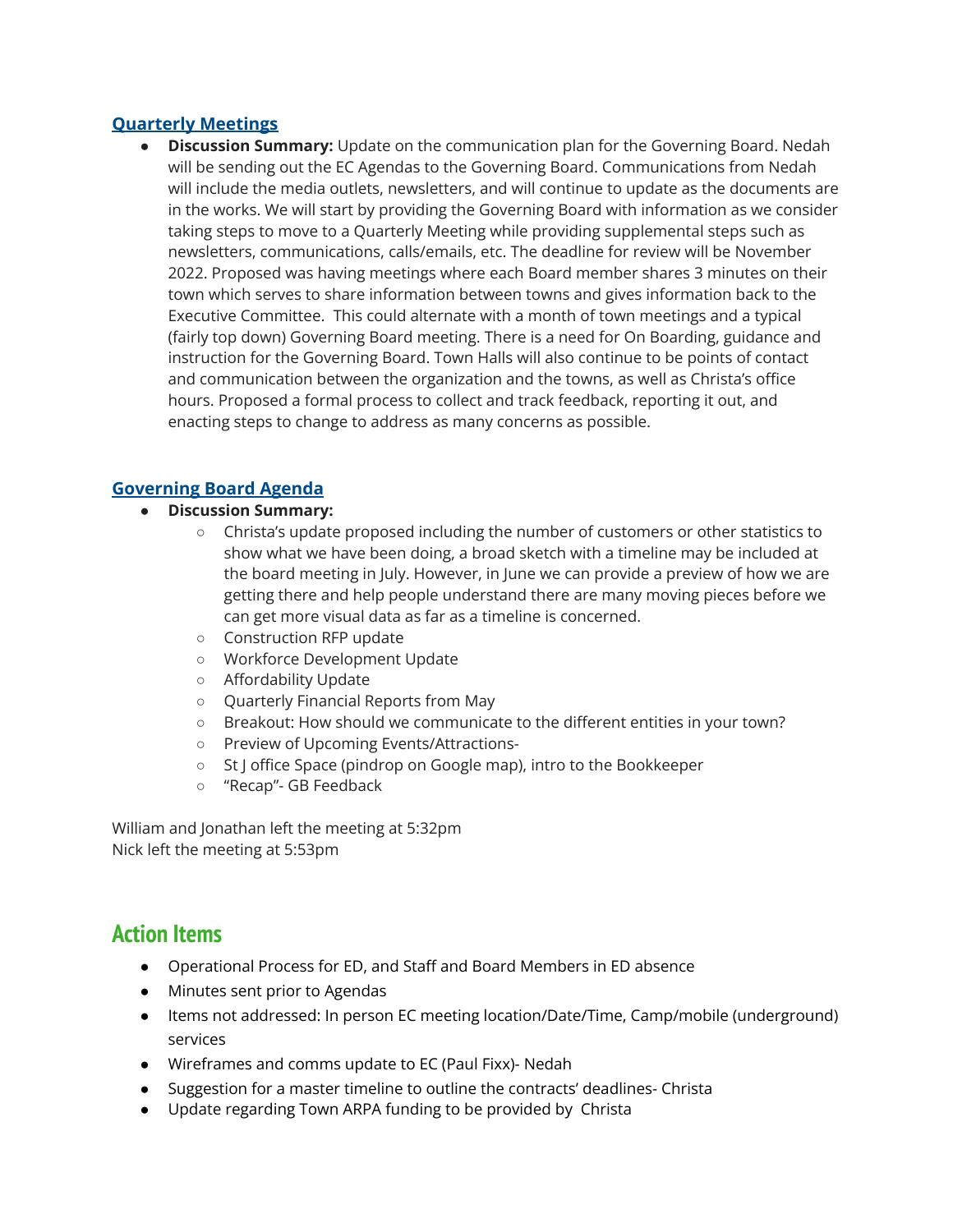- Send EC Agendas to the Board with the link to the website Nedah
- Send out the Breakout Group notes from the last GB meeting to the EC Jami
- Reschedule office hours for Christa- Jami (RSVP requests)

# **Adjourn**

| Motioned: Evan<br>Seconded: Paul | For | <b>Against</b> | Abstain |
|----------------------------------|-----|----------------|---------|
| <b>Motion: to adjourn.</b>       | -5  |                |         |

Neder (Jun 21, 2022 14:16 EDT)

**Respectfully Submitted, Nedah Warstler, NEK Broadband, Clerk**